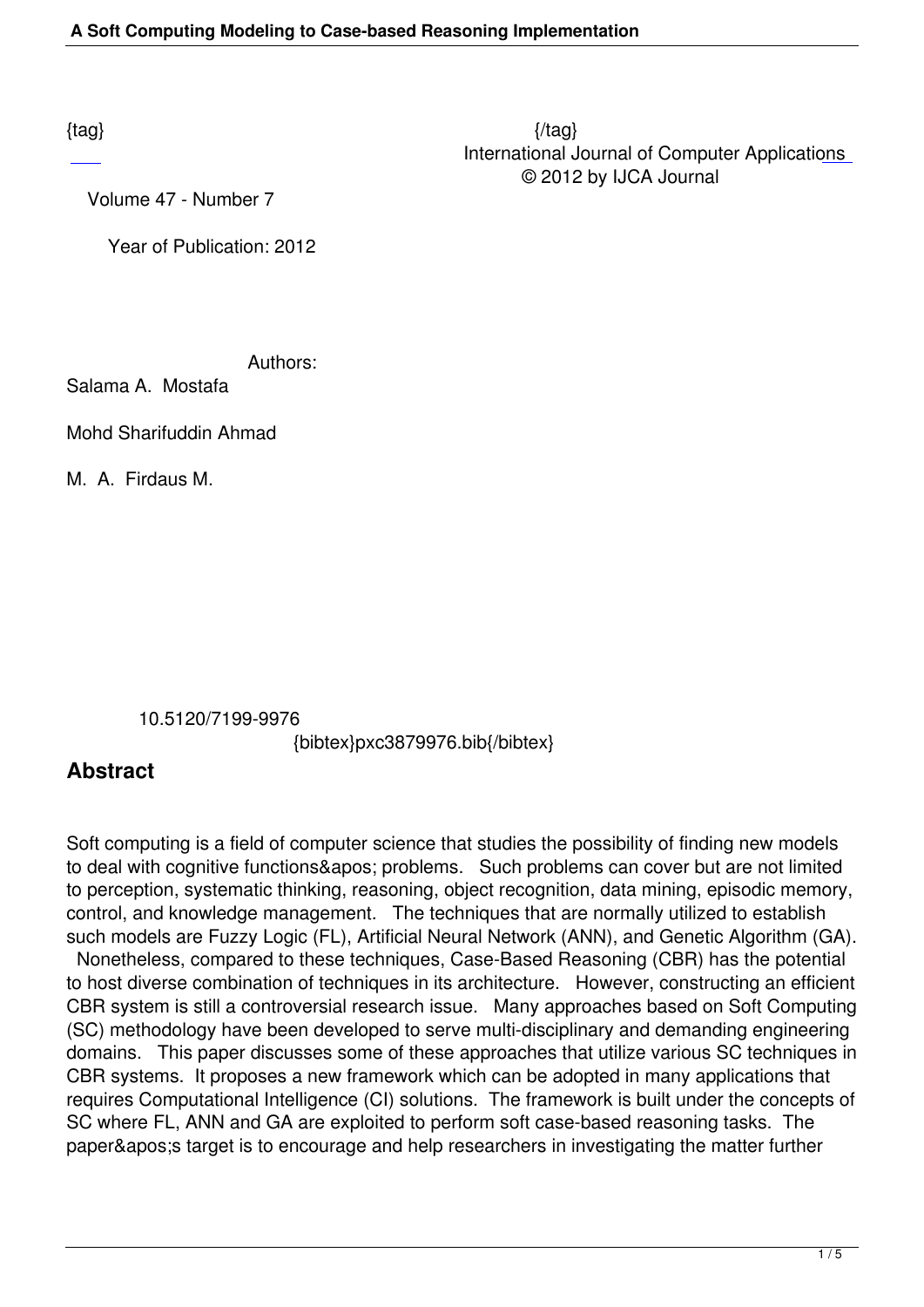## **ences**

L. Magdalena, " What is Soft Computing? Revisiting Possible Answers, " International Journal of Computational Intelligence Systems, vol. 3, No. 2, pp. 148-159, 2010.

W. Duch, " What is Computational Intelligence and Where Is It Going? & quot; Studies in Computational Intelligence, vol. 63, pp 1–13. 2007.

H. R. Enrique, "Soft Computing: Coping with Complexity, " International Journal of Computational Intelligence Systems, Vol. 3, No. 2, 190-196, 2010.

P. P. Bonissone, Y. T. Chen, K. Goebel and P. S. Khedkar, " Hybrid Soft Computing Systems: Industrial and Commercial Applications, & quot; Proceedings of IEEE, vol. 87, No. 9, pp. 1641–1667, 1999.

- I. J. Rudas and J. Fodor, " Intelligent Systems, " International Journal of Computers, Communications, and Control, vol. 3, pp. 132–138, 2008.

K. P. Sankar, and C. K. Simon, & quot; Foundation of Soft Case-Based Reasoning, & quot; John Wiley & Sons, Inc., Hoboken. New Jersey, 2004.

A. E. Eiben and J. E. Smith, Ed., & auot; Introduction to Evolutionary Computing, & quot; Springer, 2nd ed. ISBN: 978-3-540-40184-1, 2007.

S. W. Kercel, " Guest Editorial Special Issue: Industrial Applications of Soft Computing, & quot; IEEE Trans. on Systems, Man and Cybernetics-Part C, vol. 36, No. 4, pp. 450–452. 2006.

 - A. Aamodt, and E. Plaza, Case-Based Reasoning: Foundational Issues, Methodological Variations, and System Approaches: AI Communications, IOS Press, 1994, Vol. 7, No. 1, pp. 39-59.

 - L. De Ma`ntaras, R. Mc Sherry, D. Bridge, D. Leake, D. Smyth, B. Craw, S. , et al. , & guot; Retrieval, Reuse, Revision and Retention in Case-Based Reasoning, & quot; Knowledge Engineering Review, vol. 20, No. 3, pp. 215–240, 2005.

S. Sathasivam, & quot: Applying Knowledge Reasoning Techniques in Neural Networks, & quot; Australian Journal of Basic and Applied Sciences, vol. 6, No. 2, pp. 53-56, 2012.

- K. D. Althoff, & quot; Evaluating Case-Based Reasoning Systems: The INRECA Case Study. Habilitationsschrift, & quot; Postdoctoral thesis, Department of Computer Science, University of Kaiserslautern, 1997.

A. Aamodt, " Explanation-Based Case-Based Reasoning, " In Wess, Althoff & Richter, pp. 274-288, 1994.

D. W. Aha and J. Daniels, (Eds. ), " Case-Based Reasoning Integrations, " Papers from the AAAI 1998 Workshop, 1998.

B. Lees, (ed. ), & quot; Workshop on Hybrid Case-Based Reasoning Systems, & quot; In Schmidt & Vollrath, 1999.

D. W. Aha, " The Omnipresence of Case-Based Reasoning in Science and Application, & quot; Knowledge-Based Systems, vol. 11, No. 5-6, pp. 261-273, 1998.

S. K. . Pal, T. S. Dillon and D. S. Yeung, (Eds. ), "Soft Computing in Case-Based Reasoning, & quot; Springer Verlag, London, 2000.

A. Aamodt, " Knowledge Acquisition and Learning by Experience-the Role of

## **Refer**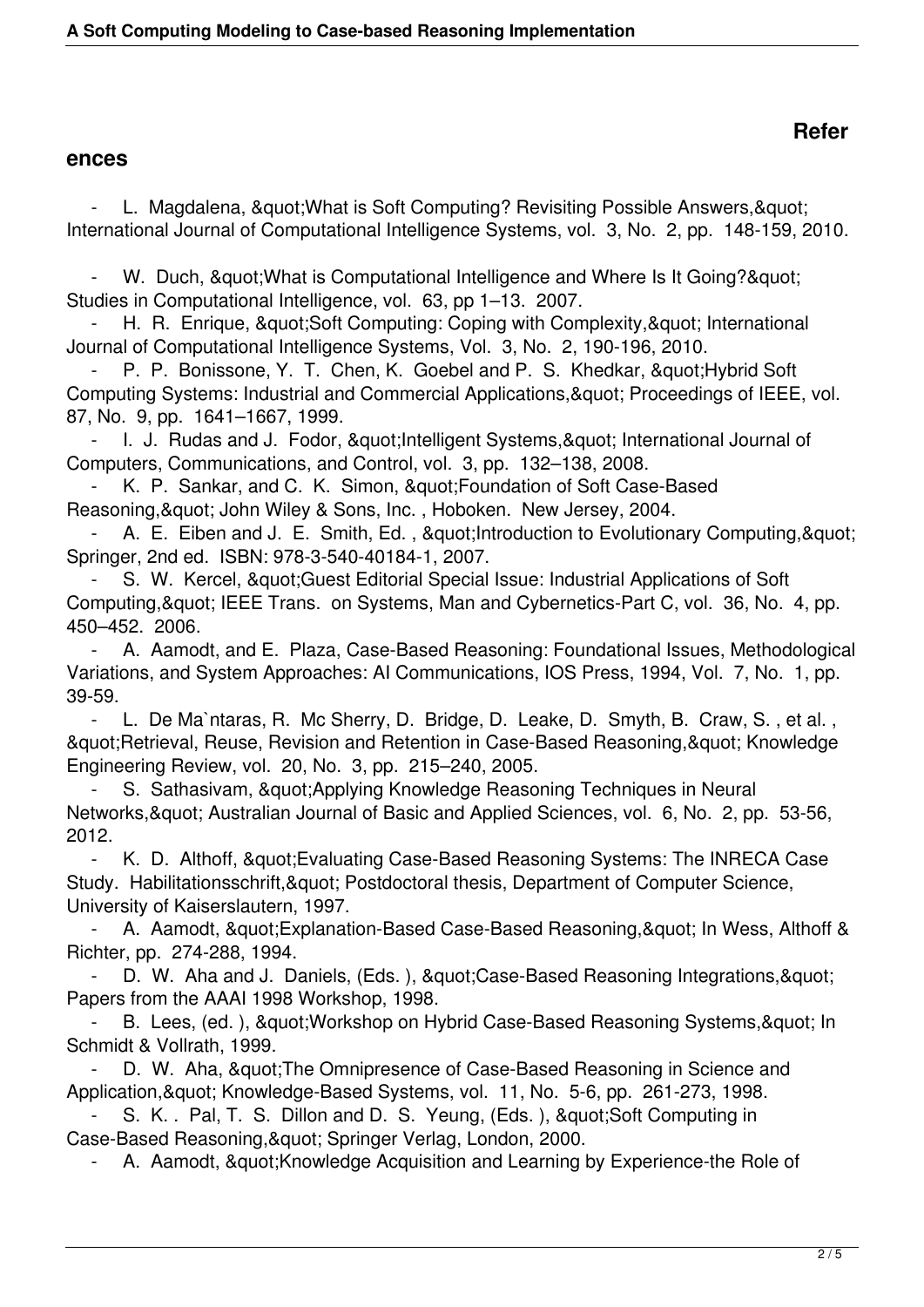Case-Specific Knowledge. In Kodratoff and Tecuci (1995), pp. 197-245, 1995.

 - A. A. Hopgood, Ed. , Intelligent Systems for Engineers and Scientists, 2nd Ed. , CRC Press, 2001.

 - P. N. Sakolnakorn, Knowledge Management System Improvement Towards Service Desk of Outsourcing In Banking Business, Master thesis, King Mongkut' University of Technology, North Bangkok, 2007.

D. Doyle, A. Tsymbal and P. Cunningham, & quot: A Review of Explanation and Explanation in Case-Based Reasoning, & quot; Technical Report TCD-CS-2003-41, Trinity College Dublin, 2003.

B. U. Haque, R. A. Belecheanu, R. J. Barson and K. S. Pawar, & quot; Towards the Application of Case-Based Reasoning to Decision Making in Concurrent Product Development (Concurrent Engineering), Knowledge-Based System, vol. 13, No. 2-3, pp. 101–112, 2000.

J. Prentzas and I. Hatzilygeroudis, " Categorizing Approaches Combining Rule-Based and Case-Based Reasoning, & quot; Expert Systems, Vol. 24, No. 97-122, 2007.

J. Prentzas, I. Hatzilygeroudis, & quot; Combinations of Case-Based Reasoning with Other Intelligent Methods, & quot; International Journal of Hybrid Intelligent Systems, ISO Prss, vol. 6, No. 4, pp. 189-209, 2009.

F. Fdez-Riverola and J. M. Corchado, & quot: FSfRT: Forecasting System for Red Tides, & quot; Applied Intelligence, vol. 21, pp. 251-264, 2004.

K. M. Saridakis and A. J. Dentsoras, & quot: Case-DeSC: A System for Case-Based Design with Soft Computing Techniques, & quot; Expert Systems with Applications, vol. 32, pp. 641-657, 2007.

Wen-der Yu, and Yan-ching Liu, & quot; Hybridization of CBR and Numeric Soft Computing Techniques for Mining of Scarce Construction Databases, & quot; Expert System with Applications, vol. 15, No. 1, pp. 33–46, 2006.

A. Idri, A. Abran, T. Khoshgoftaar and S. Robert, " Fuzzy Case-Based Reasoning Models for Software Cost Estimation, & quot; In Soft Computing in Software Engineering: Studies in Fuzziness and Soft Computing, Springer Verlag, pp. 64-96, 2004.

P. P. Bonissone and L. M. Ramon, "F4. 3 Fuzzy Case-Based Reasoning System," 2008.

S. C. K. Shiu and S. K. Pal, " Case-Based Reasoning: Concepts, Features and Soft Computing, & quot; Applied Intelligence, vol. 21, pp. 233-238, 2004.

 - K. M. Saridakis, A. J. Dentsoras, P. E Radel, V. G Saridakis, N. V. Exintari, & auot; Neuro-Fuzzy Case-Based Design: An Application in Structural Design, & quot; 2006 I\*PROMS Virtual International Conference on Intelligent Production Machines and Systmes, 2006.

L. Wang and W. Ip, & quot; A Soft Case-based Reasoning System for Travelling Time Estimation, & quot; The Third International Conference on Future Computational Technologies and Applications, pp. 69-74, Rome, 2011.

S. A. Mostafa and H. Mat Jani, & quot; Applying Fuzzy Logic to Software Requirements Specifications Quality Analysis, & quot; In The Proceeding of The 2nd International Conference on Advancements in Computing Technology, IEEE/ICACT, Jeju Island, Korea, 2011.

I. El Bitar, F. Belouadha and O. Roudiès, & quot; A Logic and Adaptive Approach for Efficient Diagnosis Systems using CBR, & quot: International Journal of Computer Applications, vol. 39, No. 15, pp. 0975–8887, 2012.

T. Koiranen, T. Virkki-Hatakka, A. Kraslawski and L. Nystriim, & quot; Hybrid Fuzzy and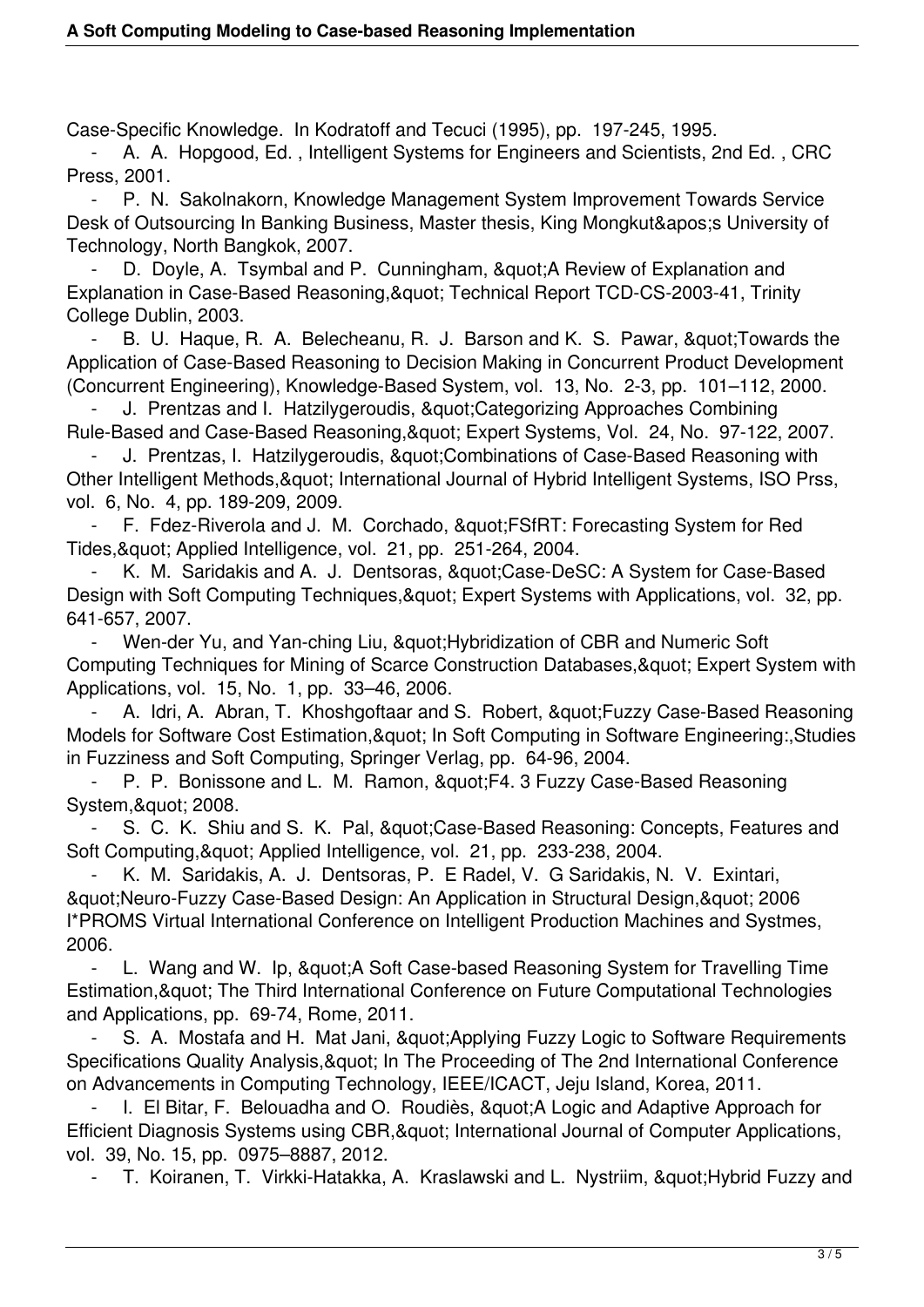Neural Adaptation in Case Based Reasoning System for Process Equipment Selection, & quot; Computers them. Engng vol. 22, Suppl. , pp. S991-S1000, 1998.

K. D. Althoff, and S. Wess, & quot; Case-Based Knowledge Acquisition, Learning and Problem Solving in Diagnostic Real World Tasks, & quot; In D. Smeed (ed.), Proc. of the fifth European Knowledge Acquisition for Knowledge-Based Systems Workshop (EKAW-91), Glasgow & Crieff; 1991, also in: M. Linster & B. Gaines (eds. ), Proc. of the fifth European Knowledge Acquisition for Knowledge-Based Systems Workshop (EKAW&apos: 91), GMD-Studien Nr. 211, pp. 48-67, 1992.

M. M. Richter, & quot: Classification and Learning of Similarity Measures & quot: Proc. 16th Annual Conference of the German Society for Classification, Springer Verlag, 1992.

S. Butdee, & quot; Adaptive Aluminum Extrusion Die Design Using Case-Based Reasoning and Artificial Neural Networks, & quot; Advanced Materials Research, Trans Tech Publications Inc, pp. 383-390, 2012.

K. Ju Kim and K. Kim, & quot; Preliminary Cost Estimation Model Using Case-Based Reasoning and Genetic Algorithms, & quot; Journal of Computing in Civil Engineering, vol. 24, No. 6, pp. 499-505, 2010.

 - K. Ju Kim, Toward Global Optimization of Case-Based Reasoning Systems for Financial Forecasting, Applied Intelligence, 21, 239-249, 2004.

H. Ahn and K. Kim, & quot; Global Optimization of Case-Based Reasoning for Breast Cytology Diagnosis, Expert Systems with Applications, Elsevier, vol. 36, pp. 724-734, 2009.

K. Ju Kim, S. G. Shih and Y. H. Perng, " Decision Support for Housing Customization: A Hybrid Approach Using Case-Based Reasoning and Genetic Algorithm, & quot; Expert Systems with Applications, vol. 31, pp. 83-93, 2006.

G. de Silva Garza and M. L. Maher, & quot; A Process Model for Evolutionary Design Case Adaptation & quot: In Proceedings of the Artificial Intelligence in Design Conference. Dordrecht: Kluwer Academic Publishers, pp. 393–412, 2000.

L. K. Soh and C. Tsatsoulis, & quot; Combining Genetic Algorithms and Case-Based Reasoning for Genetic Learning of a Casebase: A Conceptual Framework, & quot: In the Proceedings of the Genetic and Evolutionary Computation Conference, San Francisco, CA, 2001.

- S. J. Louis and C. Miles, & quot: Playing to Learn: Case-Injected Genetic Algorithms for Learning to Play Computer Games, & quot; IEEE Transactions on Evolutionary Computation, vol. 9, pp. 669-681, 2005.

E. I. Perez, C. A. Coello Coello and A. Hernandez-Aguirre, " Extraction and Reuse of Design Patterns from Genetic Algorithms Using Case-Based Reasoning, & quot; Soft Computing, vol. 9, pp. 44-53, 2005.

I. Hatzilygeroudis and J. Prentzas (Editors), " Combinations of Intelligent Methods and Applications, & quot; Proceedings of the 2nd International Workshop, CIMA 2010, France, October 2010. Smart Innovation, Systems and Technologies 8 (SIST-8), Springer, 2011.

P. D. Picton, J. H. Johnson, and N. J. Hallam, " Neural Networks in Safety-Critical Systems, & quot; In the 3rd International Congress on Condition Monitoring and Diagnostic Engineering Management, Southampton, UK, 1991.

 **Index Terms**  Computer Science **Pattern Recognition**